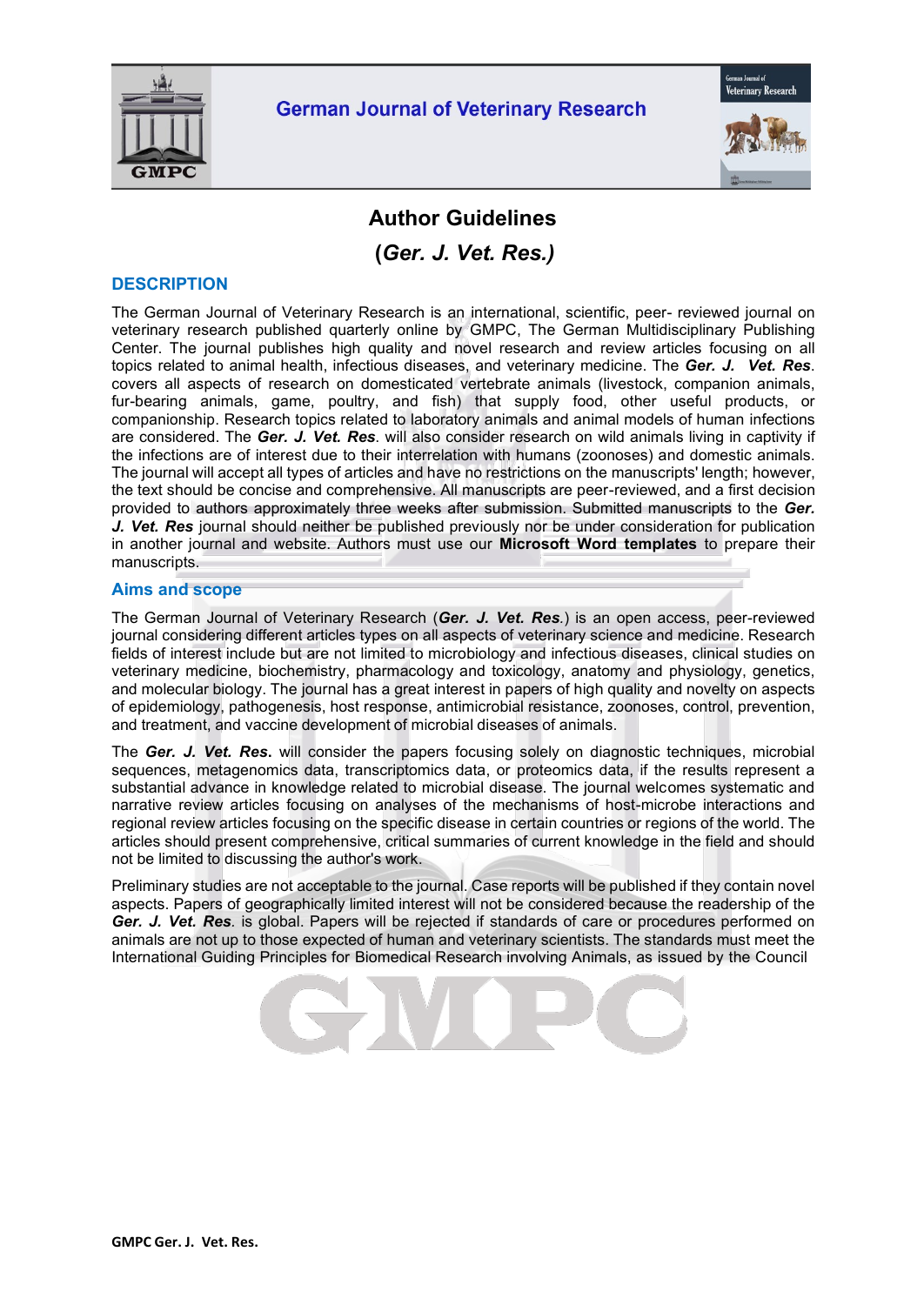



for International Organizations of Medical Sciences. (C.I.O.M.S., c/o WHO, CH 1211 Geneva 27, Switzerland.

## **Types of Paper**

- 1. Original Research Paper
- 2. Review Article
- 3. Short Communication
- 4. Case Report
- 5. Letters to the Editor

Original research articles should discuss the results of the original work. The experiment must not have been previously published elsewhere. Articles must be as concise as possible. They should not occupy more than 15 printed journal pages, including figures, tables, and references, as a general rule (maximum 4000 words, Arial 10 pt, single-spaced, minimum 2 cm margins). The number of references is limited to 50. The authors must use the **Microsoft Word template** to prepare their manuscripts.

Review articles should cover subjects falling within the scope of the journal. Topical or short (mini) reviews in areas of current interest are welcome. It should provide concise and precise updates on the latest progress made in a given area of research. Systematic reviews should follow the PRISMA guidelines. Reviews of topics in veterinary bacteriology, virology, and mycology should provide short, readable, well-referenced, up-to-date overviews of current, emerging, or neglected subjects in the discipline. It is anticipated that these reviews will provide overviews of important topics to the benefit of veterinary medicine readers globally. Reviews should carry descriptive titles and emphasize the current status and future directions of research. Manuscripts may include controversial views if presented in a balanced fashion and supported by evidence and the informed speculation is welcome; as a general rule (maximum 5000 words, Arial 10 pt, single-spaced, minimum 2 cm margins). The number of references should be limited to 75. The authors must use the **Microsoft Word template** to prepare their manuscripts.

Short communications and case reports should report the results of original research. They should follow the requirements for the full manuscripts, but the text must not exceed 1500 words. The material must not have been previously published elsewhere as a general rule (maximum 1500 words, three figures or tables, Arial 10 pt, single-spaced, minimum 2 cm margins). The number of references should be limited to 25.

Letters to the Editor offering comments or useful critique on material published in the journal or elsewhere in other journals are welcomed. The decision to publish submitted letters rests purely with the Editor-in-Chief.

### **Accepted File Formats**

The authors must use **Microsoft Word templates** to prepare their manuscripts. Using the template file will substantially shorten the time to complete copyediting and publication of accepted manuscripts. The total amount of data for all files must not exceed 100 MB.

Microsoft Word: Authors must convert the manuscript in Microsoft Word into a single file before submission. When preparing manuscripts in Microsoft Word, the *Ger. J. Vet. Res***.** Microsoft Word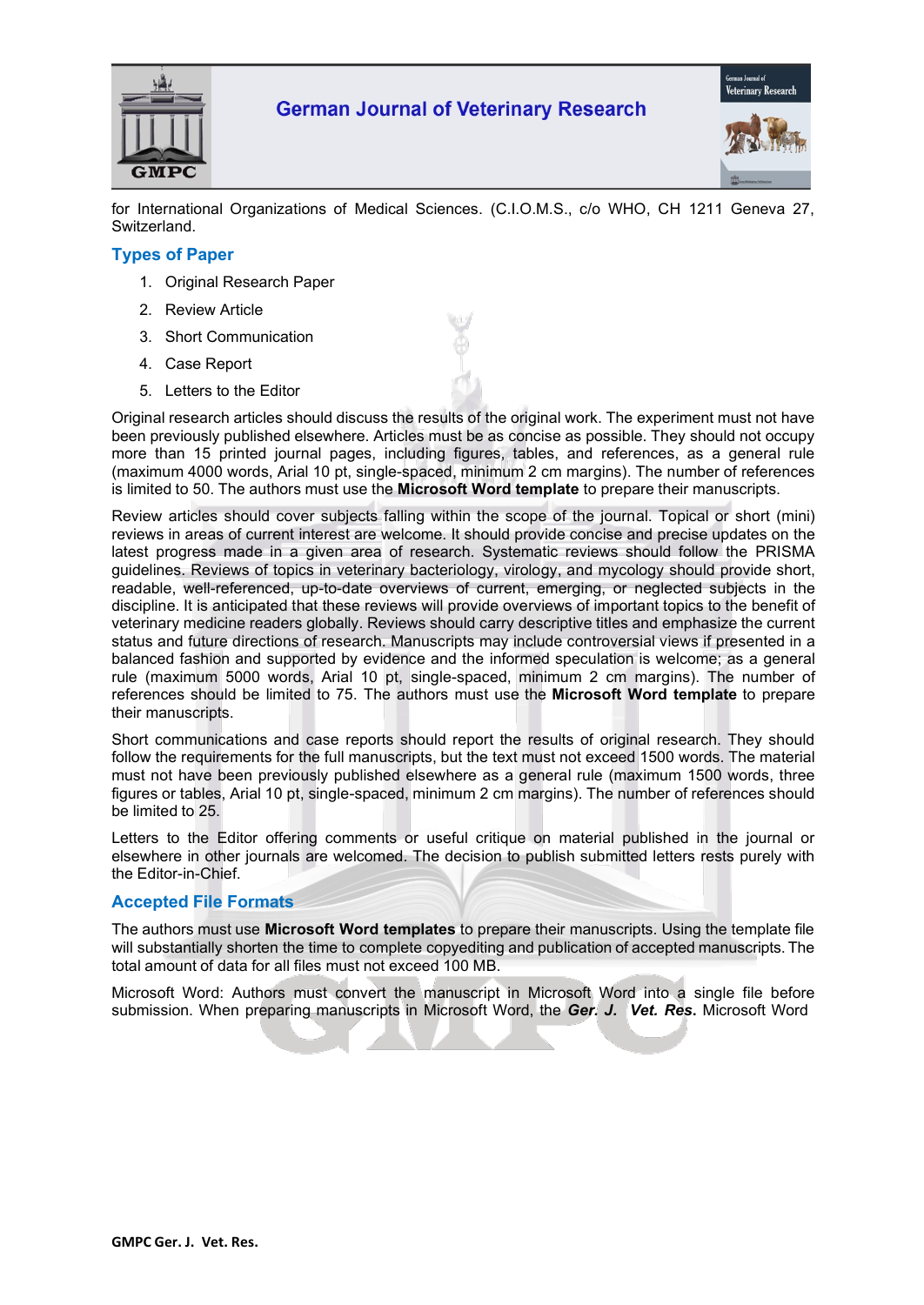



template file must be used. Please insert your graphics (schemes, Tables, figures, etc.) in the main text after the paragraph of its first citation.

Supplementary files: Maybe any format, but it is recommended that you use familiar, non-proprietary formats where possible.

Manuscripts must contain the following required sections: Author Information, Abstract, Keywords, Introduction, Materials & Methods, Results, Discussion, and Conclusions. Figures and Tables with Captions, Funding Information, Conflict of Interest, and other Ethics Statements have to be inserted in the main document.

### **Cover Letter**

A cover letter should be included with each submission. It should be concise and explain why the paper's content is significant, placing the findings in the context of existing work and why it fits the scope of the journal. Confirm that neither the manuscript nor any parts of its content are currently under consideration or published in another journal. The names of proposed and excluded reviewers should be provided in the submission system, not in the cover letter.

#### **Publication Fees**

The *Ger. J. Vet. Res.* charges an Article Processing Charge (APC) of 1000,00 € for accepted reviews and original research articles, and 600,00 € for short communications and case report to cover copyediting and production costs of the journal, for hosting the website, publishing articles online, preparing HTML, XML and PDF versions of the article and submitting the articles in electronic citation database like CrossRef, plus VAT or local taxes where applicable.

**Since we do not want to make the payment capability to be a barrier, if you or your institution is unable to cover the costs, you may apply for a complete or partial waiver at the time of submission. Please download the APC waiver request from the author resources to explain the reasons for your request and send it to: [waiver@gmpc-akademie.de](mailto:waiver@gmpc-akademie.de) .**

### **During submission, ensure that the following items are present:**

One author has been designated as the corresponding author with contact details, including an E-mail address and full postal address.

All necessary files have been uploaded: Manuscript following the provided templates include abstract, keywords, all figures, and tables (include relevant captions, titles, description, footnotes), conflict of interest, funding statement, acknowledgment, and references.

#### **Further considerations**

- The manuscript has been written in American English and has been 'spell and grammar checked.'
- All references mentioned in the Reference List are cited in the text, and vice versa.
- Permission has been obtained for the use of copyrighted material from other sources (including the Internet)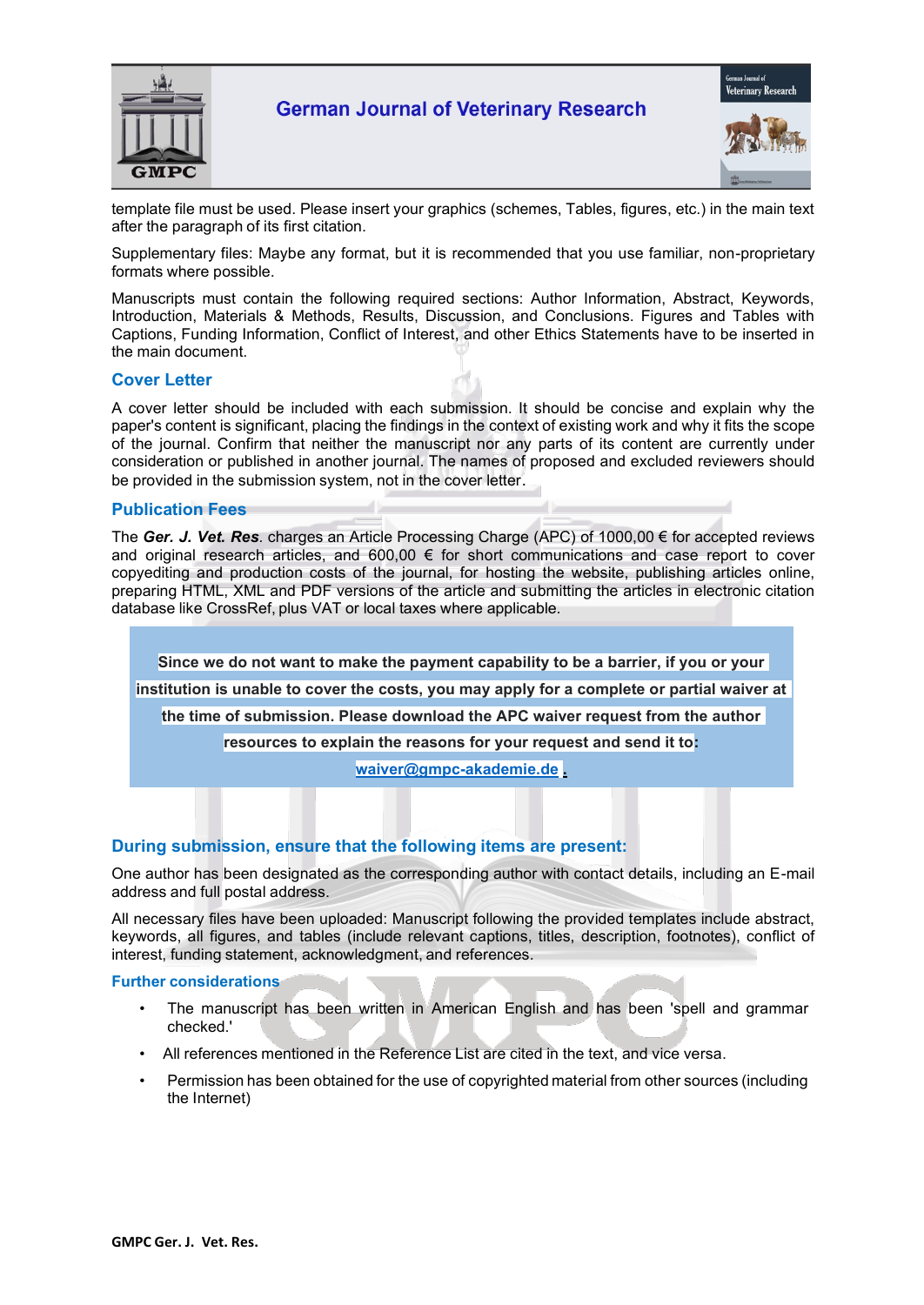



## **Preparation of the Manuscript**

### **The front part and title page information**

**Title:** Concise and informative. Titles are often used in information-retrieval systems. Avoid abbreviations and formulae where possible.

**Author names and affiliations**: Please indicate the given name(s) and family name(s) of each author and check that all names are accurately spelled. Present the authors' affiliation addresses (where the actual work was done) below the names. Indicate all affiliations with a lower-case superscript number immediately after the author's name and in front of the appropriate address. Provide the full postal address of each affiliation, including the country name and, if available, the e-mail address of each author.

**Corresponding author**. Indicate who will handle correspondence at all stages of refereeing and publication, also post-publication. This responsibility includes answering any future queries about Methodology and Materials. Ensure that the e-mail address is given and that contact details are kept up to date by the corresponding author.

**Abstract:** The abstract should be about 300 words maximum in case of original articles and review, and 200 words maximum in case of short communication and case report. The abstract should be a single paragraph and should follow structured abstracts, but without headings. It should contain Background stating the question addressed in a broad context and highlight the purpose of the study. Briefly describe the main materials and methods applied. Summarize the article's main findings and results and indicate the main conclusions or interpretations. The abstract should be an objective representation of the article. It must not contain results, which are not presented and substantiated in the main text and should not exaggerate the main conclusions.

**Keywords:** Three to seven keywords need to be added after the abstract.

### **Manuscript Sections**

**Introduction:** The introduction should briefly provide background information in a broad context and highlight why it is essential. It should define the work's aims and objectives and its significance, including specific hypotheses being tested. The introduction has to be understandable to scientists working outside the topic of the paper.

**Materials and Methods:** They should be described with sufficient detail to allow others to apply and repeat the techniques. New methods and protocols should be described in detail, while well-established methods can be briefly described and appropriately cited.

**Results:** Provide a concise and precise description of findings and the experimental results, their interpretation as well as the experimental conclusions that can be drawn. Tables and figures have to be inserted in the results.

All figures and tables should be cited in the main text as Figure 1, Table 1, etc. Figures and tables should be placed in the main text close to their first citation. Legends containing a short explanatory title and caption must be inserted under the figure and above the table. To create tables, authors should use the table option of Microsoft Word, fonts should be 10 pt and not less than 8 pt. in size). Figures with an acceptable resolution (minimum 1000 pixels width/height at least 300dpi) should be inserted also into the main text close to their first citation.

**Discussion:** Authors should discuss the results and how they can be interpreted from previous studies and the working hypotheses. The findings and their implications should be discussed in the broadest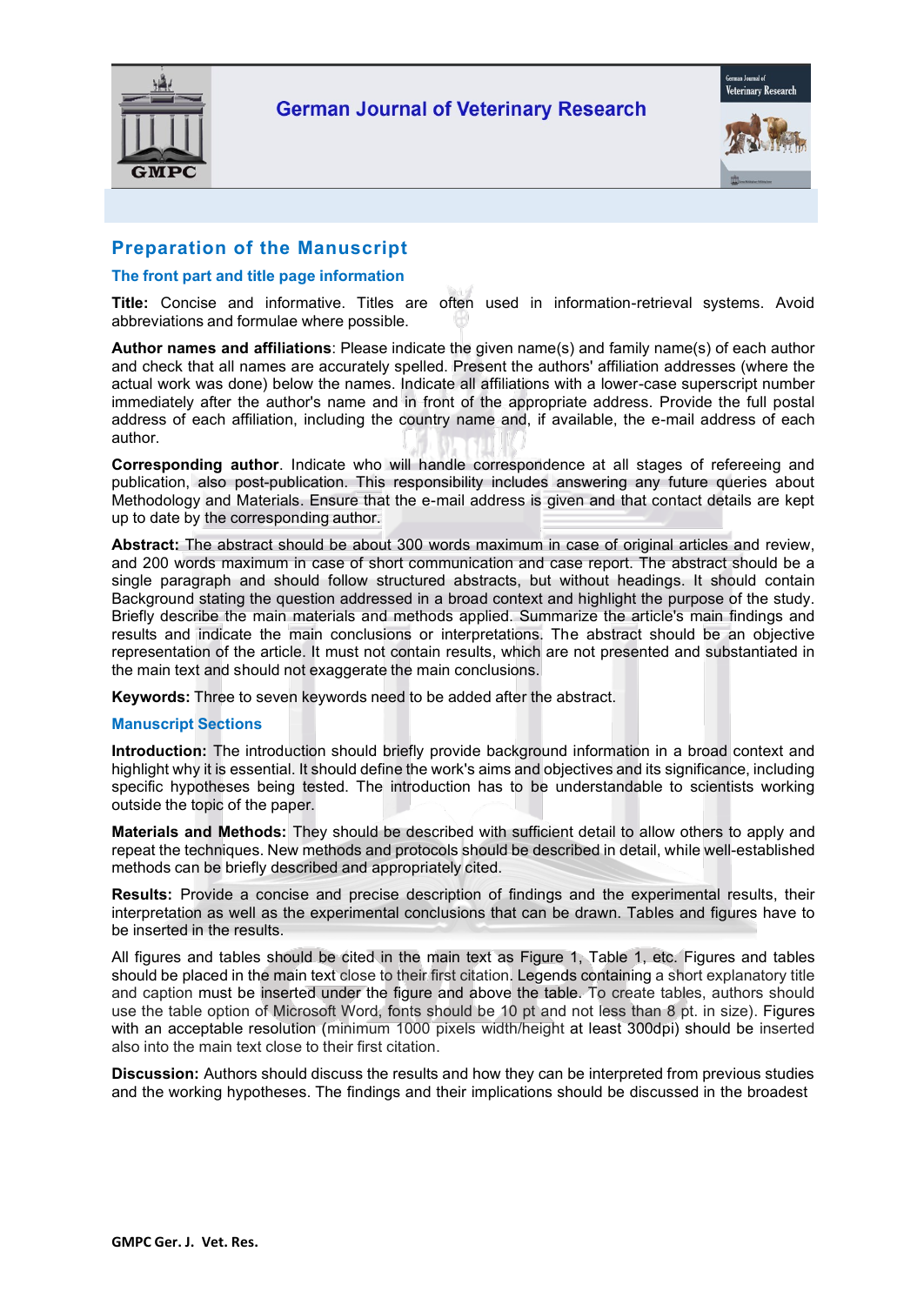



context possible, and limitations of the work highlighted. Future research directions may also be mentioned. This section may be combined with Results.

**Conclusions:** This section is not mandatory but can be added to the discussion.

The review articles should include the front and the back parts of the manuscript template. The template file can be used to prepare the review manuscript, but it is not necessary to follow the same structure. The body of the review article may be divided into subsections with short and informative headings. The systematic reviews should follow the PRISMA guidelines.

#### **Back part of the manuscript**

**Supplementary Materials:** Describe any supplementary material published online alongside the manuscript (figure, tables, video, spreadsheets, etc.). Please indicate each element's name and title as follows Figure S1: title, Table S1: title, etc.

**Conflict of interest statement:** Any conflicts of interest must be disclosed at the end of the submitted manuscript under the subheading 'Conflict of interest statement.'

**Acknowledgments:** All contributors who do not meet the authorship criteria should be listed in an acknowledgments section at the end of the manuscript, before the references. Examples of those who might be acknowledged include a person who provided purely technical help, writing assistance, or a department chair who provided only general support. The authors should disclose whether they had any writing assistance and identify the entity paid for this assistance.

**Role of the funding source:** You are requested to identify who provided financial support for the article's research and preparation. List funding sources in this standard way to facilitate compliance to funder's requirements:

**Funding:** This work was supported by the name of the funding agency [grant numbers xxxx, yyyy

If no funding has been provided for the research, please include the following sentence: This research did not receive any specific grant from funding agencies in the public, commercial, or not-for-profit sectors.

#### **References**

Please ensure that every reference cited in the text is also present in the reference list. References should be checked carefully for accuracy and corrected to ensure the format matches precisely as in the template. Only essential references should be included. Authors can download the **GMPC reference endnote style**

- Text citations:
	- Use the names and dates in parentheses, e.g., as previously described (Wareth et al., 2020) or (Jones, 2020).
	- o If two or more references by the same author(s) published in the same year are cited, they should be distinguished from each other by placing a, b, etc. after the year, e.g., (Song, 2020a, b; Hotzel and Patrik, 2019a, b).
	- Submitted articles and personal communications are not acceptable.
- Bibliography:
	- o Please follow the format of the sample references and citations, as shown in this Guide.
	- o Using reference management software requires the authors to download and use the **GMPC reference endnote style** guidelines